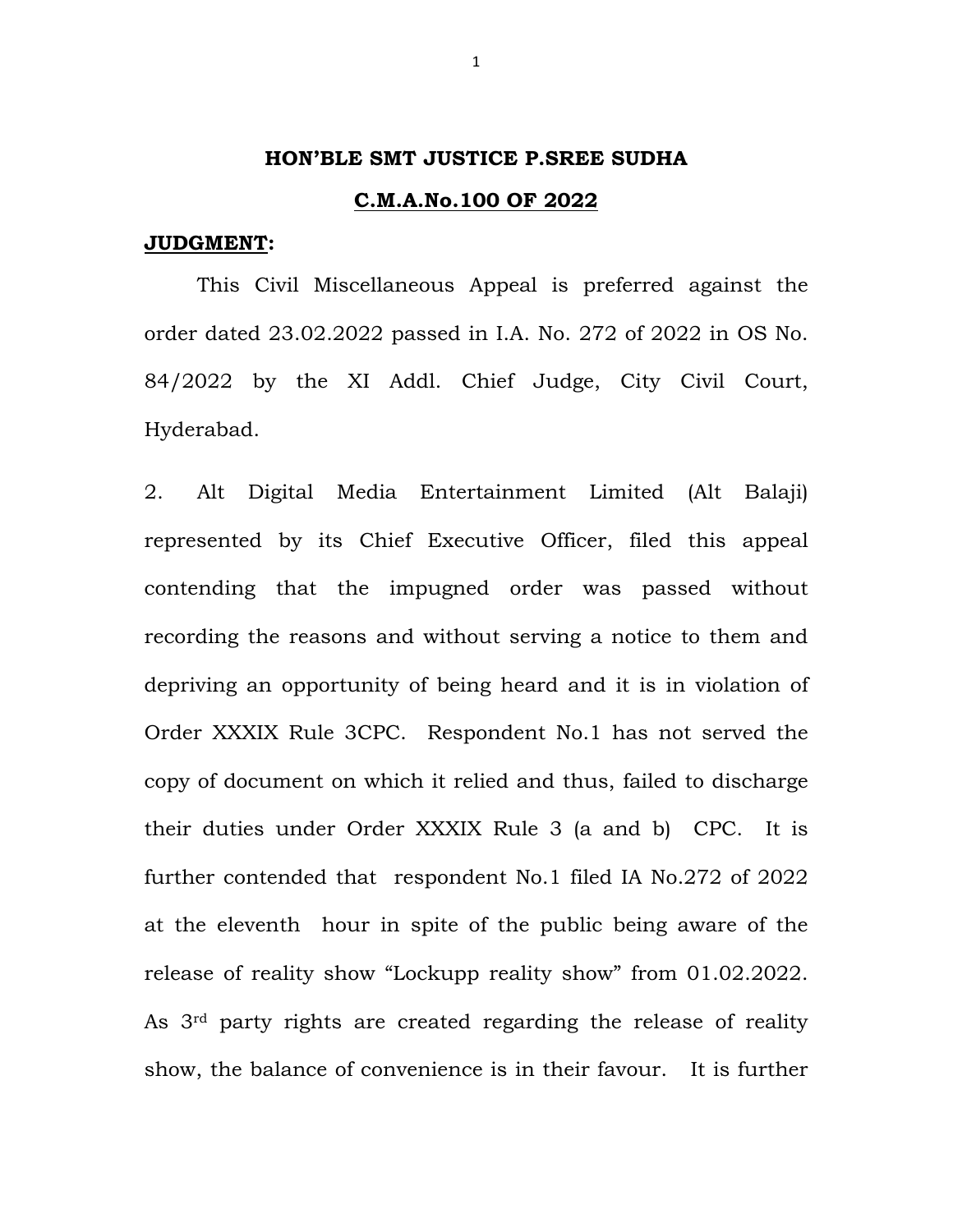stated that the 'The Jail' was registered with Screen Writers Association, but not with the Copy Right Board of India. Moreover, respondent No.1 was not a party in whose name the 'The Jail' was registered with the Association and thus, he has no *locus standi* to seek relief against them and finally stated that the impugned order is prejudicial to them and is liable to be set aside.

3. In fact, the suit was filed by Pride Media proprietary Firm represented by its proprietor Abdul Haleem Baig for declaration and permanent injunction under section 62 of the Copy Rights Act in which he stated that the proprietary Firm was registered under the Telangana Shops & Establishment Act, 1988 on 10.03.2021 and the proprietor also became a member of "Indian Motion Pictures Association", in the process of producing a reality TV show, he contacted the Writer and Director by name Shantanu Re, a reputed director and come up with the story by name the 'The Jail' and prepared script with 22 celebrities. The concept story is the reality show for 100 days and the story was registered in "Screen Writers' Association." They could not produce the same due to lock down and COVID -19 when they are gearing up to mobilize production, they came to know about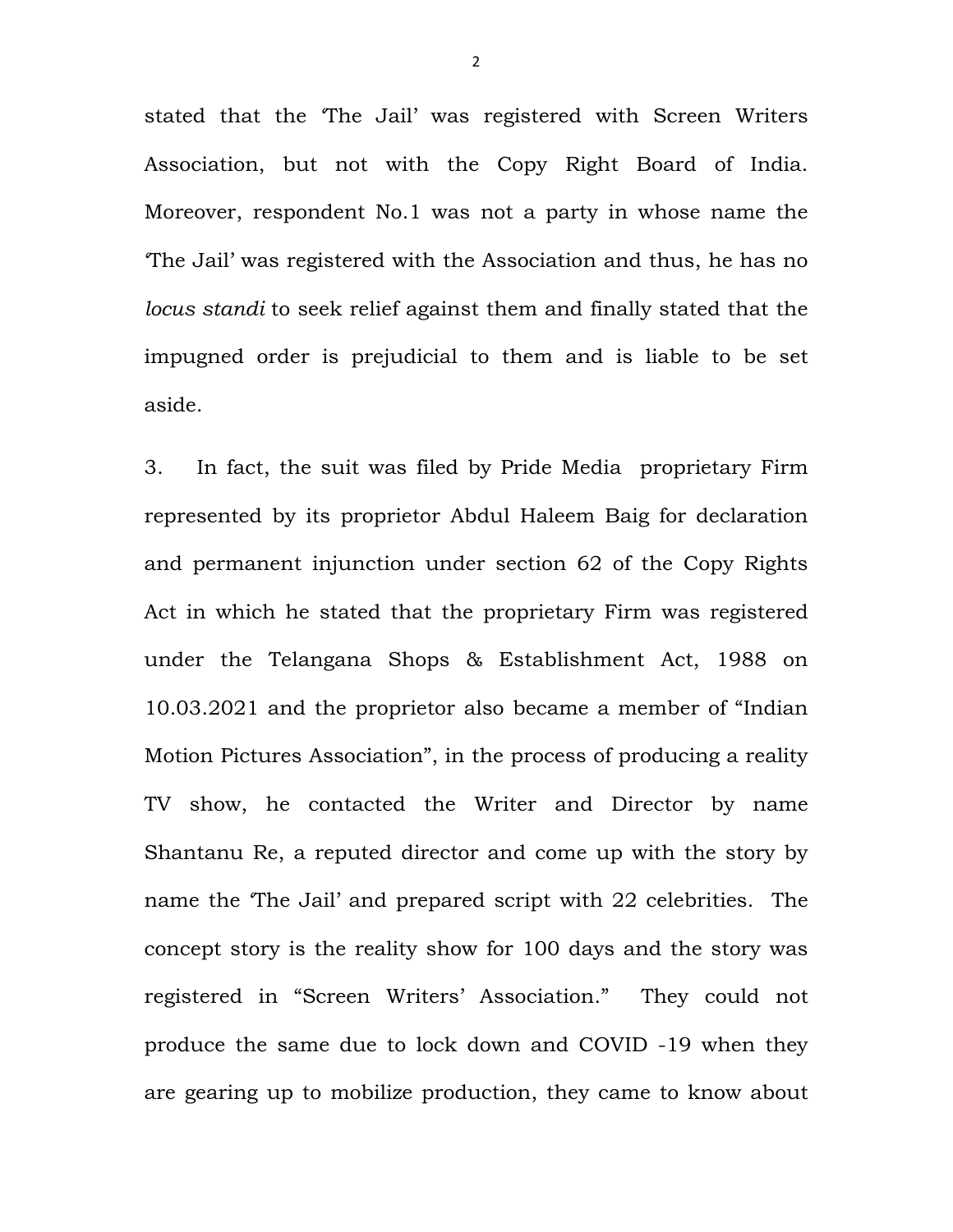the release of "Lockupp reality show" reality show on 27.02.2022. On seeing the promo, they found that it is not only similar to the concept of the 'The Jail' but also totally copied the concept as "Lockupp reality show", and thus, they infringed the Copyright of the plaintiff and liable for the consequences as per Sections 51 and 52 of the Copy Rights Act. As such, they invoked the jurisdiction of this Court under Section 62 of the Copy Rights Act. The cause of action arose when they prepared the script on 07.03.2018 and registered it in the name of 'The Jail' and also on 19.02.2022 when the defendants released promo in the name of "Lockupp reality show" reality show with a proposal to screen it on 27.02.2022. The suit was filed on 22.02.2022 along with IA No. 272/2022 for ad interim injunction against the defendants from releasing, exhibiting, publishing the series in the name of "Lockupp reality show" in theaters, OTT platforms, Youtube, and electronic social media.

4. The ad interim injunction was granted by the XI Addl. Chief Judge by an order dated 23.02.2022, and aggrieved by the said order, this CMA is preferred.

5. Learned counsel the appellant argued that reasons were not assigned by the Addl. Chief Judge while dispensing with urgent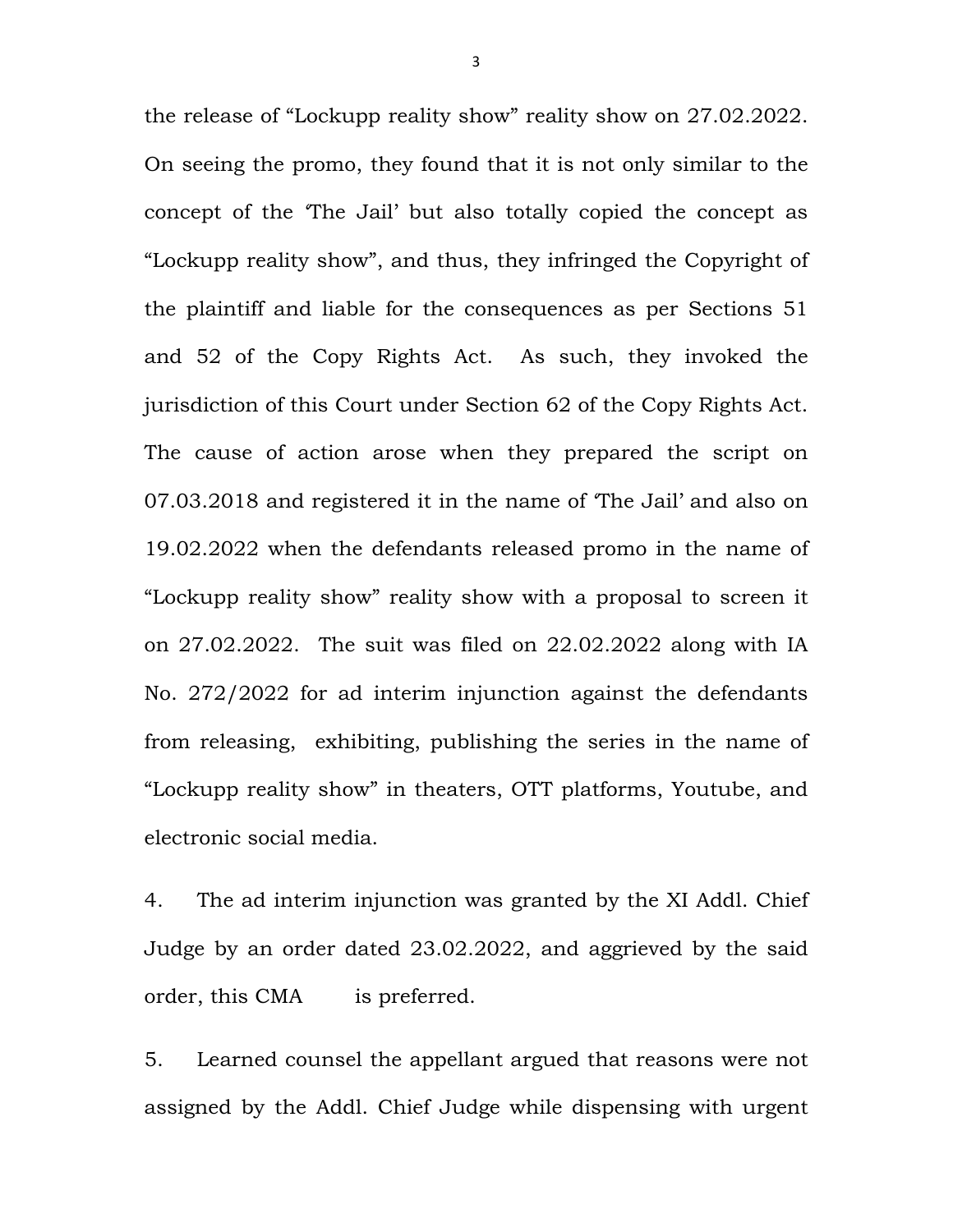notice as required under Order XXXIX Rule 3 CPC and he further contended that the appellant was marketing the "reality show Lockupp" since 02.02.2022. Press conference was held on 03.02.2022. First poster was put out on 10.02.2022, first teaser was released on 11.02.2022, trailer was released on 16.02.2022 and the release of show/ live streaming show was scheduled on 27.02.2022 and thus, the public were aware of the "Lockupp reality show" since 01.01.2022 as per the news clippings, but they approached the Court at the eleventh hour and obtained injunction order even without issuing notice to them. He relied on the decision of the High Court of Bombay in Dashrath B. Rathod and Ors. Vs. Fox Star Studios India Pvt. Ltd., and Ors<sup>1</sup>., wherein it is held as under:

> "This practice of parties claiming copyright infringement coming to Court at the eleventh hour and expecting Courts to drop all other work to listen to and decide their applications on a priority basis must be discouraged. In a given case, where the plaintiff had no prior knowledge an exception will of course always be made. But, where it is shown, and especially where it is admitted, that the plaintiff knew several weeks in

 $1$  2017 (3) BomCR 664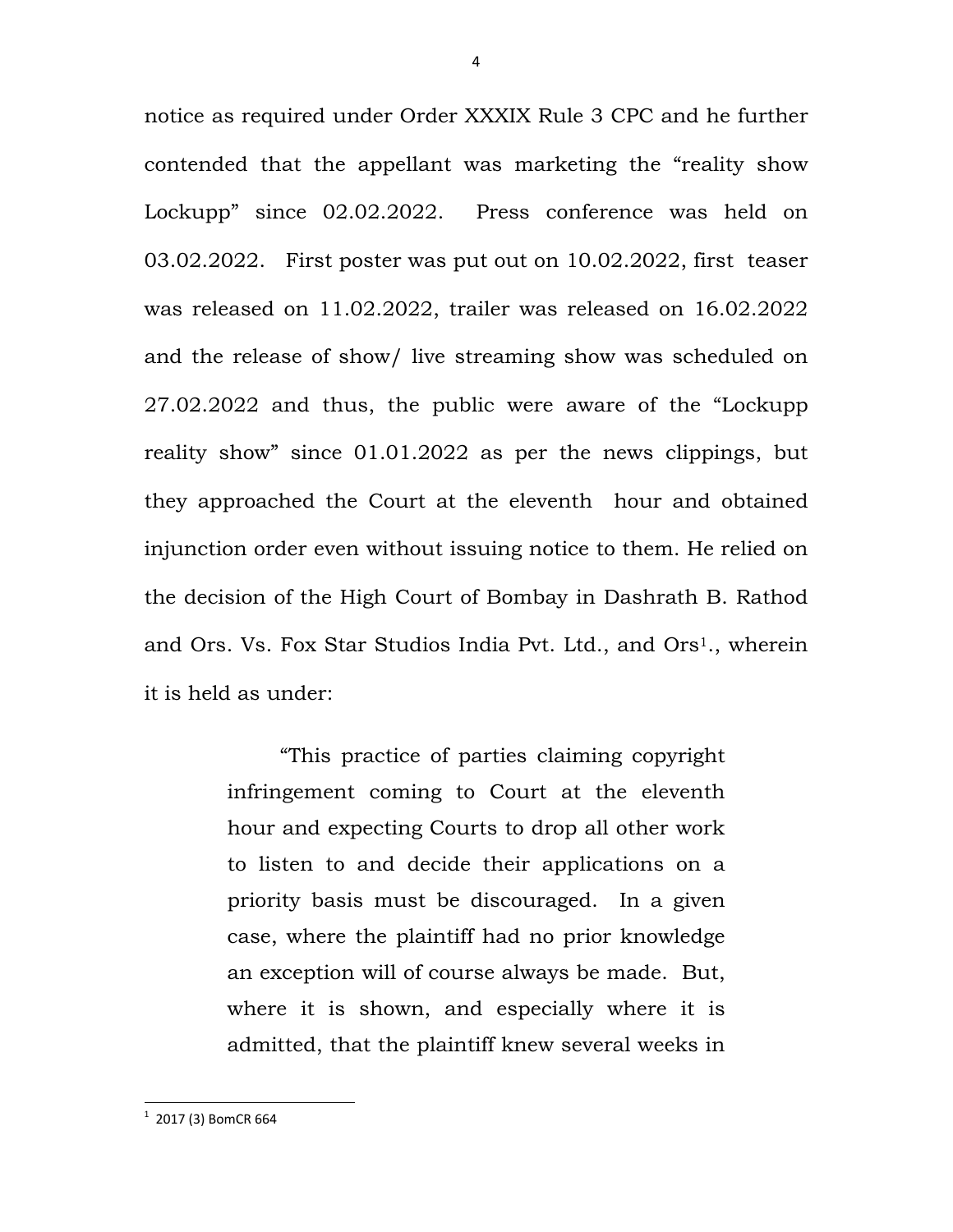advance of the release of the film, I see no reason to grant priority that would be an unconscionable indulgence."

 He relied upon the decision of the Apex Court reported in *John Hart and Ors. Vs. Mukul Deora and Ors*2, wherein it is held as under:

> "Delay in approaching the Court, so far as grant of equitable relief is concerned, is always fatal. If the plaintiff is a serious producer of film, he ought not to have ignored gossip within his trade, whether it was in the form of press reports or exchange of communication to the Guild or Association claiming the same title. At this present moment I am unable to find any plausible reason for not filing the present case at least upon the defendants performing its Mahoorat. The plaintiff has waited for the defendants to expend large sums of money and energy in the completion of the film with the same title, thereby shifting the balance of convenience in favour of the defendant. The situation that is arrived at is that the likelihood of passing off is almost wholly eradicated. The subsisting claim may, at the highest, be the use of a title which the plaintiff has itself failed to

<sup>&</sup>lt;sup>2</sup> AIR 2021 Delhi 79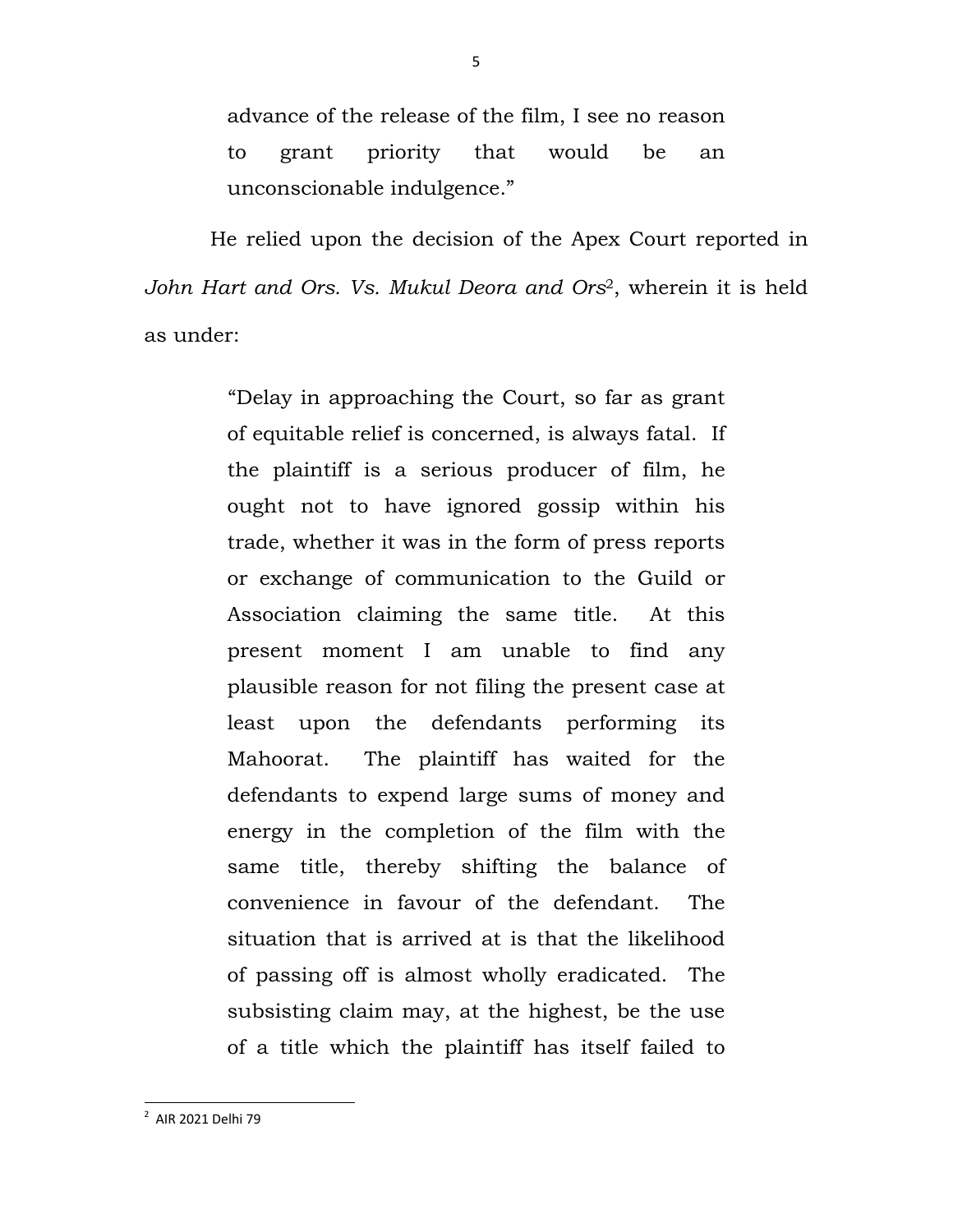use. The right as well as the loss can only be determined after the trial."

6. Learned counsel of respondent further contended that at the best the appellant is entitled for damages if at all there is any infringement of Copyright Act, 1957. It is further contended that the appellant spent Rs.6,28,43,050/ on various marketing initiatives including print media, TV, Social Media, Press reports and it will be live streamed for 72 days and thus, the delay in launching will have massive and irretrievable cascading effect on viewership. The appellant further contended that they will also suffer significant monetary loss of Rs.17.5 lakh per day if the show is not aired.

7. Learned counsel for the respondents contended that the scope of the appeal is extremely limited. The trial Court assigned reasons in para Nos. 3 and 4 of the order. *" In fact, the trial judge has gone through the video clippings regarding trailer of "Lockupp reality show" played in the open Court and clearly held that the concept of story that was registered by the petitioner under the copy of Synopsis of the story along with registration certificate and the official promo "Lockupp*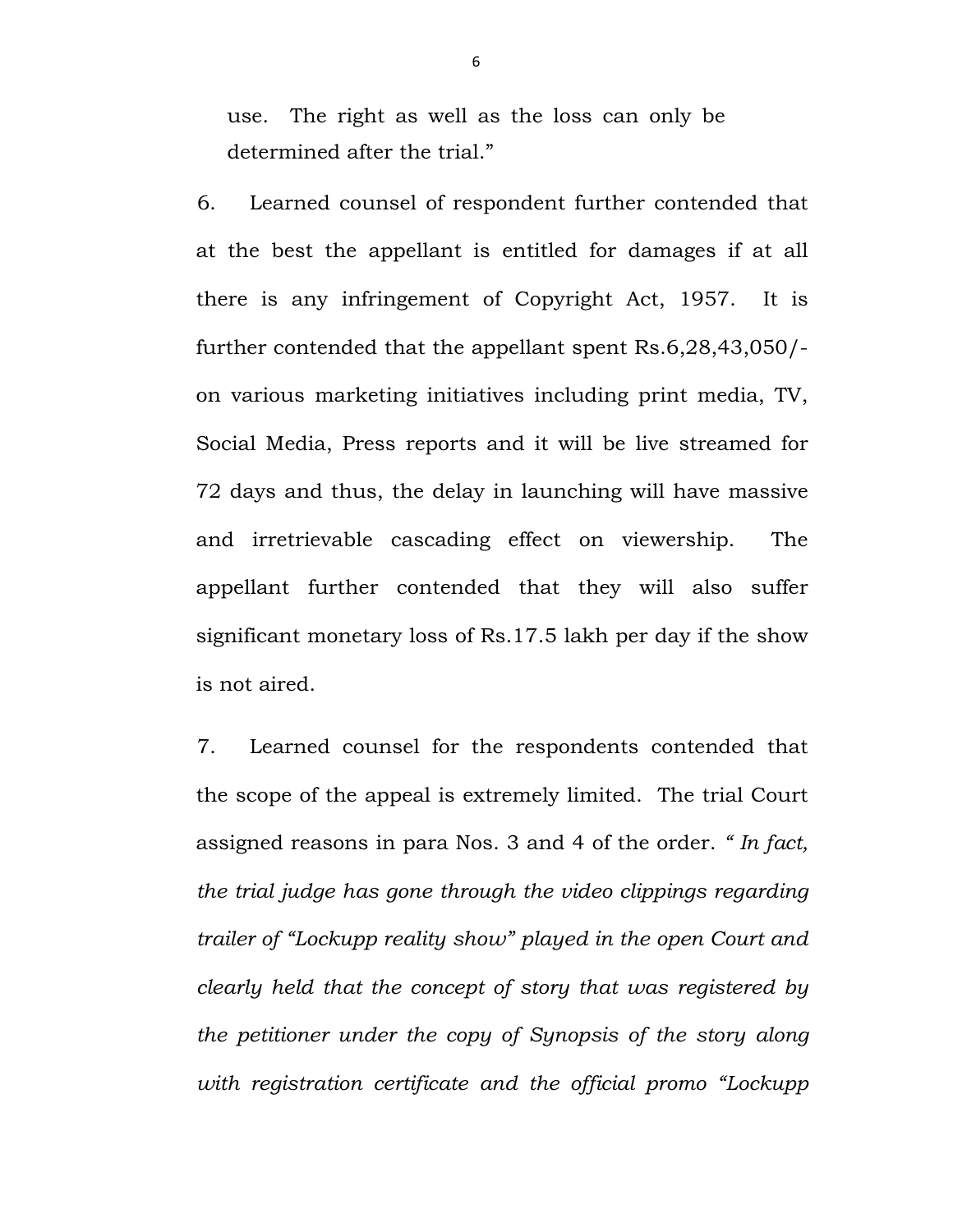*reality show" appears similar. As the "Lockupp reality show" is going to be released on 27.02.2022 on OTT platforms and the petitioner therein has made out a prima facie case, granted ad interim injunction by dispensing with the urgent notice and also directed them to comply with Order XXXIX Rule 3 CPC by 5.00 p.m. on the next working day and ordered notice by 9.3.2022."* 

 Learned counsel further contended that the scheduled release date of 27.02.2022 can be postponed and the order of the trial Court needs no interference. He also relied upon the decision of the Apex Court in *A. Venkatasubbaiah Naidu Vs. S. Chelappan and others*3 and submitted that aggrieved party is entitled to file vacate stay petition before the trial Court as he has other alternative remedy, he ought not to have invoked the jurisdiction of the High Court.

8. The appellant filed an application under the Copyrights Act, 1957 for registration of copyright for "Lockupp reality show" by providing detailed description/concept note of the show and receipt was given on 15.11.2021, but no formal objection was raised against the said application. Later,

 $3$  (2000)7 SCC 695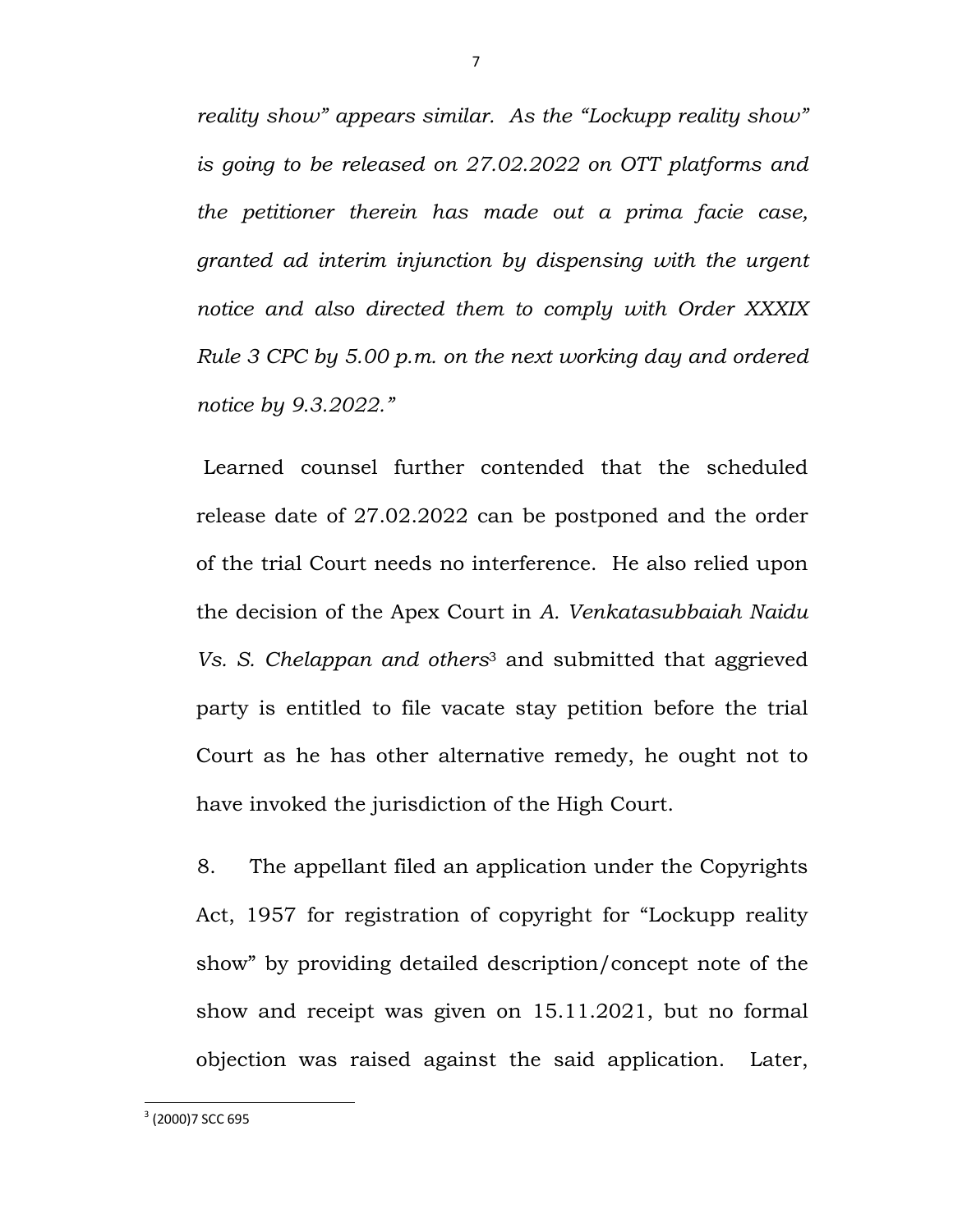another application was filed before the 'Indian Film and TV Producers Council' for registration of the title of "Lockupp reality show" and it was registered for confirmation of title dt. 26.11.2021 and 14.02.2022. Even as per the cause of action in the suit, the script of the 'The Jail' was registered on 07.03.2018 itself and they came to know about the promo of "Lockupp reality show" only on 19.02.2022 and also regarding screening of it on 27.02.2022, but they approached the Court on 22.02.2022 and they have not explained the reasons as to why they could not approach the Court immediately after the knowledge on 19.02.2022. The said fact was not ascertained by the trial Court.

9. Learned counsel for the respondents contended that the appellant totally copied their concept and infringed their copyright and thus, liable for consequences as per Sections 51 and 52 of the Copyright Act. In *R.G. Anand Vs. Deluxe Films*4, it was held as under:

 "It is not necessary that the alleged infringement should be an exact or verbatim copy of the original but it resembles with the original in a large measure is sufficient to indicate that it is a copied."

8

<sup>4</sup> AIR 1978 SC 1613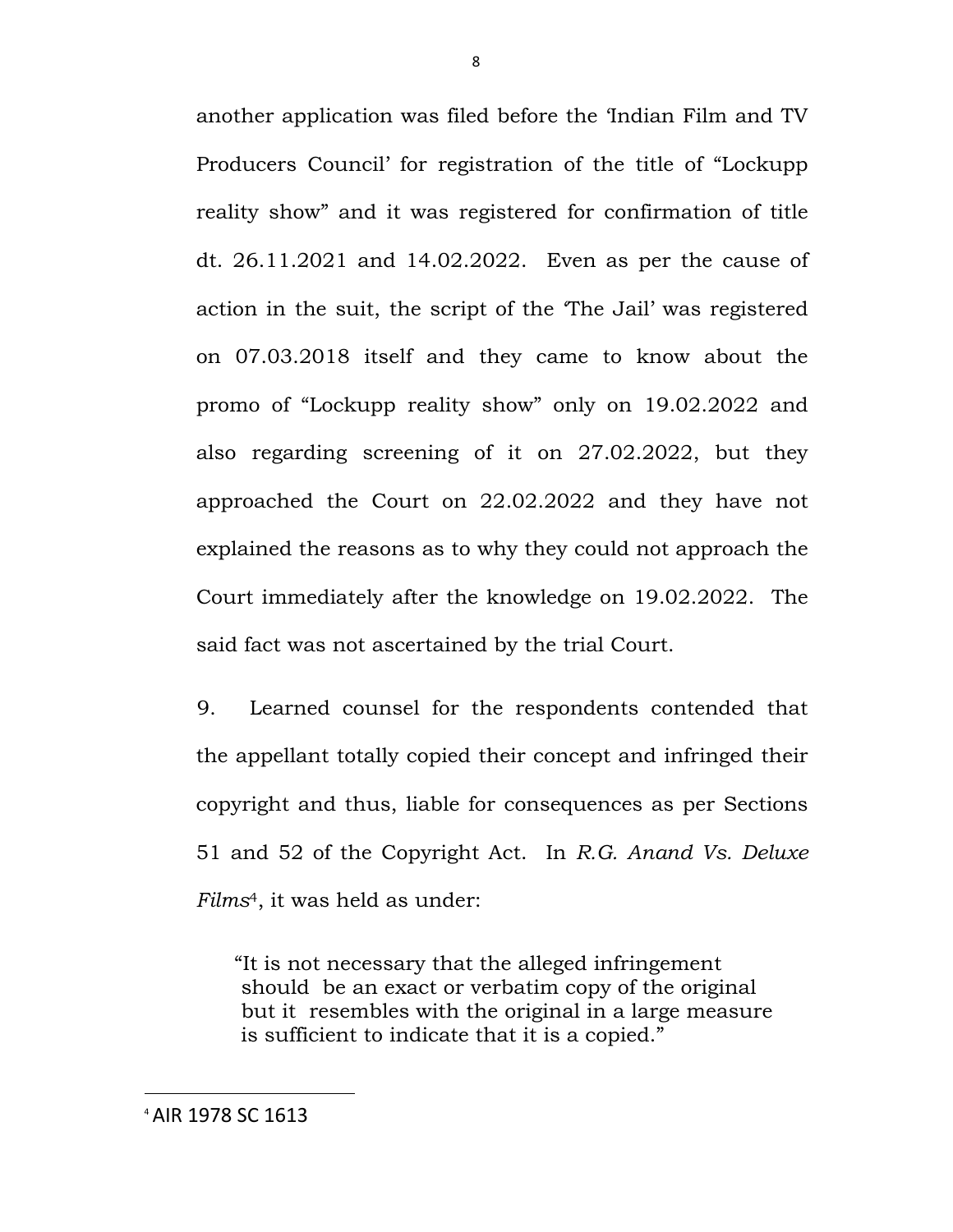The trial court held that they perused the document placed by the petitioner and also video clippings regarding trailer of "Lockupp reality show" and they appears to be similar.

10. Admittedly, the "Lockupp reality show" was also registered under Copyright Act on 15.11.2021 and the title was confirmed on 26.11.2021 and 14.02.2022 and thus, the appellant made out prima facie case. The appellant contended that public were aware of the release of "Lockupp reality show" since 01.03.2022 through various news clippings. Even as per the respondents, they know about the release of promo on 19.02.2022 and they further stated that after seeing promo, they contacted the defendants and requested them not to infringe their copyright as already they registered the concept with Screen Writers' Association and also sent the certificate of registration along with synopsis, but the defendants contended that they have every right to screen it on 27.02.2022 and thus, they invoked the jurisdiction of the Court under section 62 of the Copyright Act.

11. As per Order XXXIX Rule 3 CPC, *"The Court shall in all cases except where it appears the object of granting*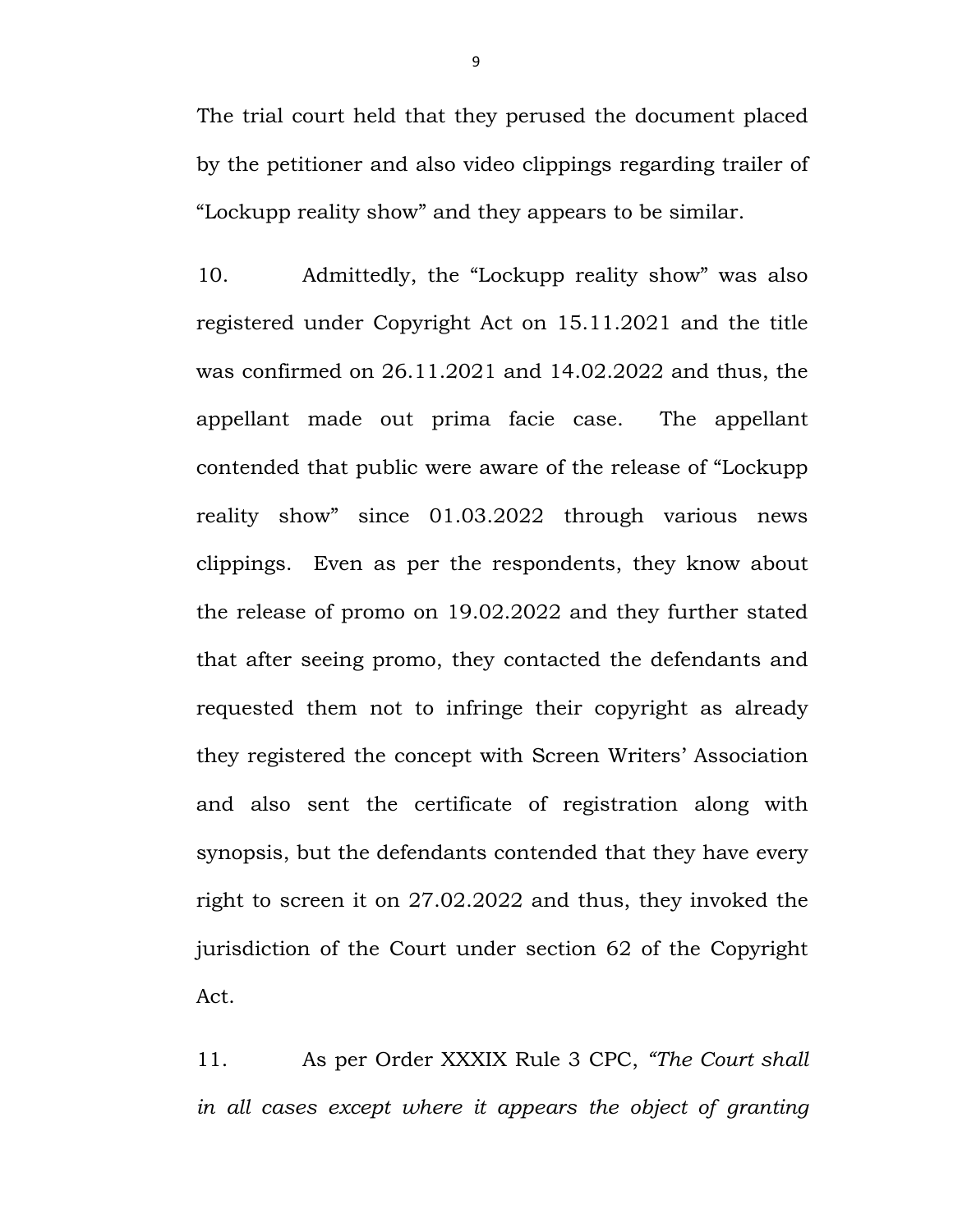*injunction would be defeated by delay before granting an injunction, direct notice of the application for the same to be given to the opposite party. In case of dispensing the notice, the Court shall record reasons for its opinion."* 

12. It is not the case of the respondents that they have no knowledge of the release of "Lockupp reality show" till 22.02.2022, they specifically stated that they made some correspondence, but it was not considered. No doubt, the concept of 'The Jail' and the concept of "Lockupp reality show" were registered by both the parties and both of them spent huge amounts. When it is the case of the respondents that their concept was copied by the appellant, it is for the respondents to invoke the appropriate jurisdiction immediately so as to afford an opportunity of hearing to the other side before granting injunction. As per the averments, the concept of 'The Jail' was registered way back in the year 2018 but could not produce the film due to the lockdown and COVID situation, but the team of "reality show of Lockupp" is already produced the show and also spent huge amount on marketing in the month of February, 2022 and intended to live streaming the show on 27.02.2022 and